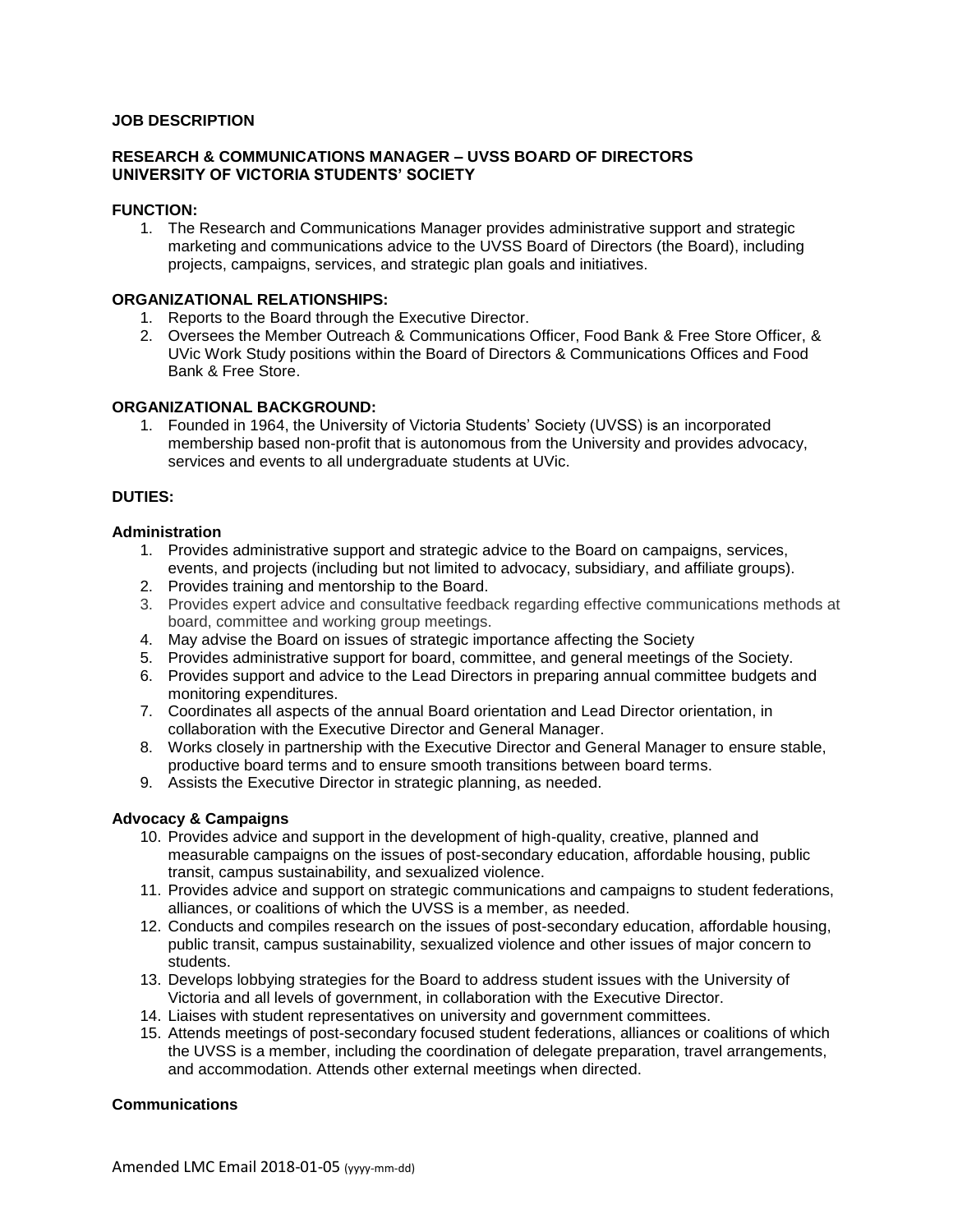- 16. Manages marketing and communications for the Board, including print, web, and social media, in collaboration with the Executive Director.
- 17. Provides guidance and expertise to the organization in communication planning, issues management, and social media.
- 18. Drives a proactive internal and external communications approach that ensures the Society is transparent and accountable to members.
- 19. Liaises with the Graphic Design Department to determine project guidelines and requirements, negotiate timelines, and establish production terms.
- 20. Ensures that the Society has high quality media relations, in collaboration with the Executive Director.
- 21. Coordinates interviews with official spokespeople and prepares them with communications talking points in advance of interviews and other speaking engagements.
- 22. Ensures consistency in media messaging.
- 23. Develops relationships and liaises with media contacts to strengthen the public image and profile of the Society.
- 24. Actively monitors news media, social media, and other media/communication channels to identify emerging issues, monitor existing issues, and develop recommendations regarding appropriate communication.
- 25. Drafts and edits news releases, briefing notes, speeches, web content, brochures, backgrounders, presentations and other written communication materials.
- 26. Coordinates the production of Board publications and informational materials such as the Annual Report.
- 27. Proposes strategies and practices to enhance member engagement and enhance members' understanding of the important role of the Students' Society.

#### **Marketing**

- 28. In collaboration with the Art Director-Graphic Design Department Manager, provides advice and support on development of integrated marketing & communication plans for the Board and Business Units.
- 29. Develops and implements high quality internal and external marketing and communications initiatives and programs that align with the Society's mission, goals, values, and strategic plan, in collaboration with the Art Director-Graphic Design Department Manager.
- 30. Develops tools and methods for evaluating the success of these initiatives and programs, monitors impact and makes recommendations for changes.
- 31. Researches and compiles marketing and communications resources from a broad spectrum of sources to assist directors and staff in the development of strategic communication plans, activities and materials.
- 32. Keeps up to date with trends in branding, marketing, advertising, digital communications technology and media, and related communications industries.

#### **Governance**

- 33. Provides advice on interpretation and application of the Society's constitution, bylaws and policies; Robert's Rules of Order; University Act; Society Act; University of Victoria's regulations; and other legislation affecting the Society.
- 34. Proactively identifies areas of improvement for the Society's policies and bylaws and proposes policy and bylaw amendments to Policy Development Committee, in collaboration with the Director of Outreach & University Relations. Assists the Executive Director in developing operational, financial, and human resource management policy, as needed.
- 35. Serves as the Society's official record keeper, including organizing and preserving the Board's digital and print archives and historical materials.
- 36. Produces Board meeting agendas, attends Board meetings, takes minutes, and ensures minutes are prepared and distributed in a timely manner.
- 37. Files the annual report, changes in directors, and special resolutions with BC Registry Services, and liaises with other government and University agencies as needed on behalf of the Board.
- 38. Assists the Electoral Committee and Executive Director in providing logistical support to the Elections Office.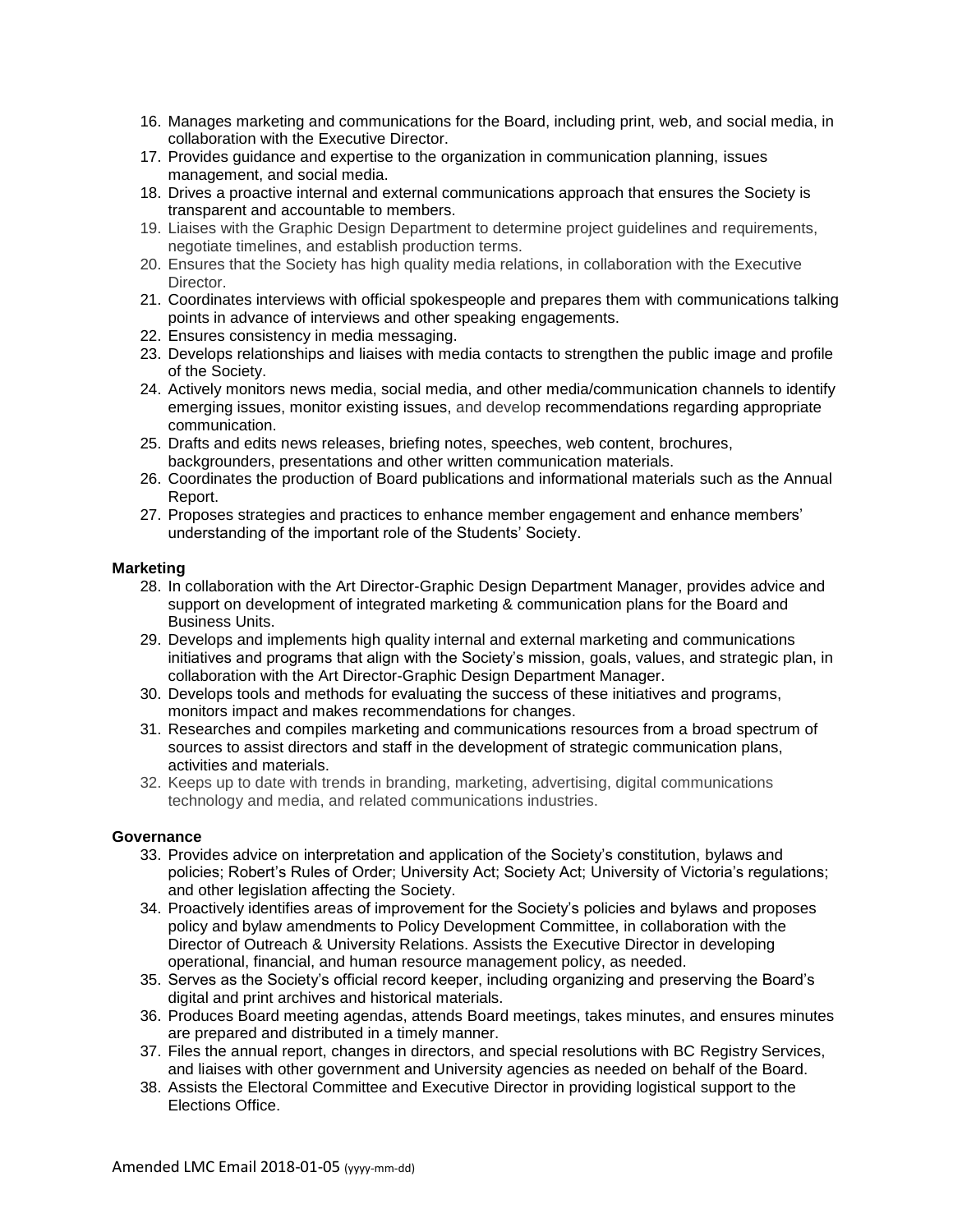## **Management & Supervision**

- 39. Trains, schedules, and supervises the Member Outreach & Communications Officer, Food Bank & Free Store Officer, and UVic Work Study positions within the Board of Directors & Communications Offices and Food Bank & Free Store.
- 40. Advises the Executive Director on staffing of communications staff and Food Bank Free Store staff.
- 41. Manages the day-to-day operations of the communications office, develops work plans, and ensures that all assigned projects and initiatives undertaken by communications staff are effectively completed.
- 42. Assists the Executive Director in development of the annual operating budget for the communications office.
- 43. Responsible for the operations and security of the Board of Directors & Communications Offices, including serving as the primary contact for visitors.
- 44. Ensures that the Board work environment and the Board of Directors & Communications Offices are safer spaces, in collaboration with the Executive Director and General Manager.
- 45. Other related duties as assigned by the Executive Director.

# **QUALIFICATIONS:**

## **Required:**

- 1. Degree or diploma in communications, or an equivalent combination of education, training and experience.
- 2. Minimum three years working experience in communications.
- 3. Minimum two (2) years' experience in budgeting and financial management.
- 4. Minimum two (2) years' experience in staff supervision.
- 5. Demonstrated knowledge of and experience of the concepts, practices and techniques of nonprofit communications, public and media relations and campaign organizing.
- 6. Demonstrated knowledge of the principles, practices and techniques of communications planning, development, implementation and monitoring.
- 7. Demonstrated research skills.
- 8. Demonstrated experience with Microsoft Office, Google software applications, website content management systems, email marketing applications, and other related software and applications.
- 9. Demonstrated strong project management and organizational skills able to use resourceful thinking to juggle multiple technically complex and challenging projects with conflicting deadlines in a fast-paced environment.
- 10. Demonstrated experience with collaborative group decision-making frameworks.
- 11. Demonstrated ability to collaborate with graphic artists, website designers and video producers.
- 12. Demonstrated understanding of the purposes and functions of a university students' society, university political processes, and government decision-making structures.
- 13. Demonstrated understanding of post-secondary education and public transit issues.
- 14. Demonstrated respect for various abilities, genders, sexualities and socioeconomic realities.
- 15. Demonstrated experience with Robert's Rules of Order, organizing and facilitating meetings, taking and producing minutes.
- 16. Demonstrated knowledge of constitutions, bylaws, policies and electoral procedures.
- 17. Demonstrated ability to understand and provide advice in a complex political environment.
- 18. Demonstrated experience with confidential information.
- 19. Excellent written, presentation and oral communication skills.
- 20. Demonstrated ability to work independently with little supervision.
- 21. Available to work 35 hours per week within standard business hours including availability for some evening and weekend work, and ability to travel for work on occasion.

## **Preferred:**

- 22. Understanding of sustainability, affordable housing and sexualized violence issues.
- 23. Experience with anti-oppressive and inclusive organizing practices.